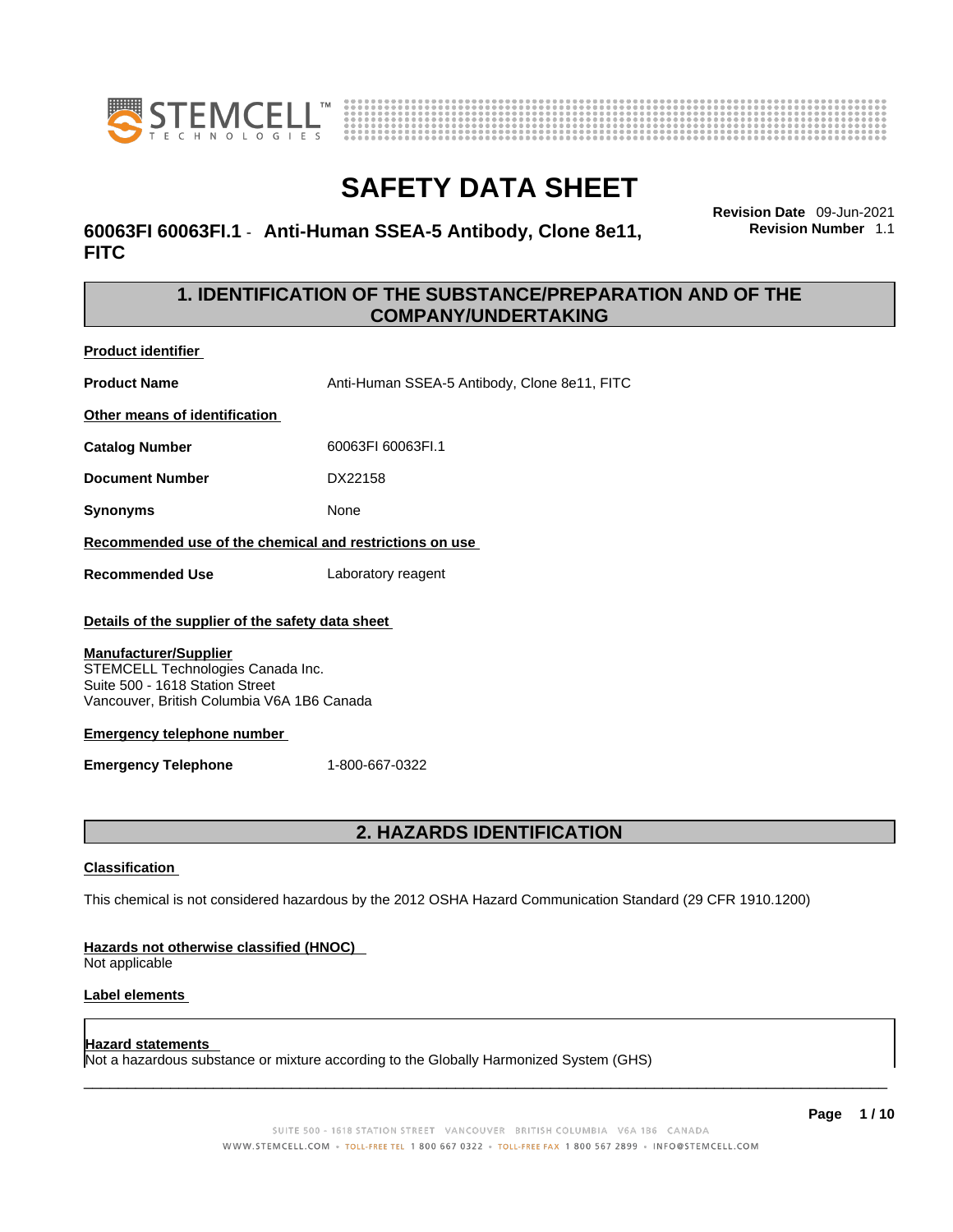



\_\_\_\_\_\_\_\_\_\_\_\_\_\_\_\_\_\_\_\_\_\_\_\_\_\_\_\_\_\_\_\_\_\_\_\_\_\_\_\_\_\_\_\_\_\_\_\_\_\_\_\_\_\_\_\_\_\_\_\_\_\_\_\_\_\_\_\_\_\_\_\_\_\_\_\_\_\_\_\_\_\_\_\_\_\_\_\_\_\_\_\_\_ **Revision Date** 09-Jun-2021 **60063FI 60063FI.1** - **Anti-Human SSEA-5 Antibody, Clone 8e11, FITC** 

The product contains no substances which at their given concentration, are considered to be hazardous to health.

**Appearance** Clear **Physical state** Liquid **Odor** No data available

**Revision Number** 1.1

**Other Information** 

Not applicable

**Unknown acute toxicity** 0 % of the mixture consists of ingredient(s) of unknown toxicity

0 % of the mixture consists of ingredient(s) of unknown acute oral toxicity

0 % of the mixture consists of ingredient(s) of unknown acute dermal toxicity

0 % of the mixture consists of ingredient(s) of unknown acute inhalation toxicity (gas)

0 % of the mixture consists of ingredient(s) of unknown acute inhalation toxicity (vapor)

0 % of the mixture consists of ingredient(s) of unknown acute inhalation toxicity (dust/mist)

## **3. COMPOSITION/INFORMATION ON INGREDIENTS**

#### **Substance**

Not applicable.

### **Mixture**

Not a hazardous substance or mixture according to the Globally Harmonized System (GHS)

\*The exact percentage (concentration) ofcomposition has been withheld as a trade secret.

# **4. FIRST AID MEASURES**

### **Description of first aid measures**

| <b>Inhalation</b>   | Remove to fresh air.                                                                                                    |
|---------------------|-------------------------------------------------------------------------------------------------------------------------|
| Eye contact         | Rinse thoroughly with plenty of water for at least 15 minutes, lifting lower and upper eyelids.<br>Consult a physician. |
| <b>Skin contact</b> | Wash skin with soap and water.                                                                                          |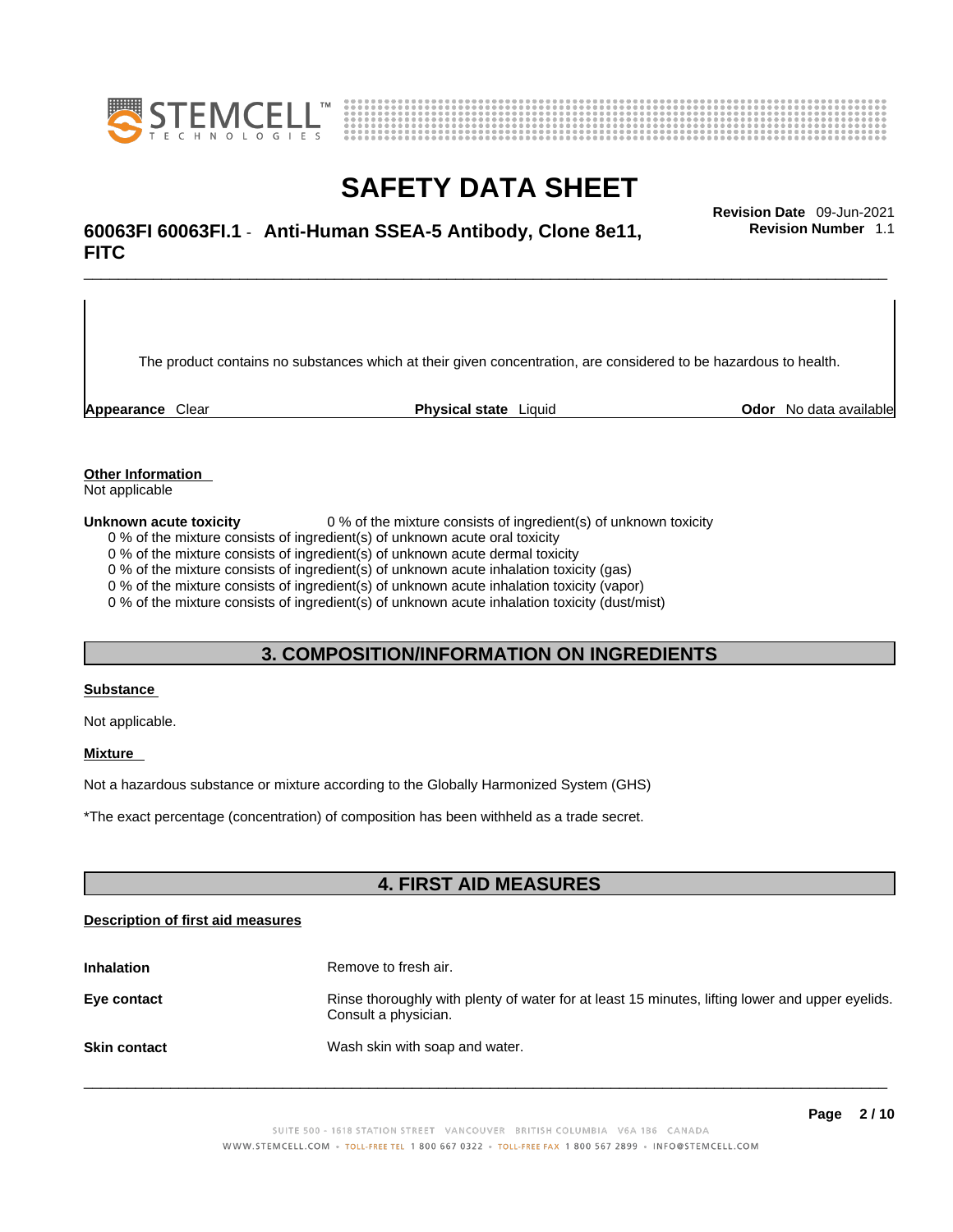



# \_\_\_\_\_\_\_\_\_\_\_\_\_\_\_\_\_\_\_\_\_\_\_\_\_\_\_\_\_\_\_\_\_\_\_\_\_\_\_\_\_\_\_\_\_\_\_\_\_\_\_\_\_\_\_\_\_\_\_\_\_\_\_\_\_\_\_\_\_\_\_\_\_\_\_\_\_\_\_\_\_\_\_\_\_\_\_\_\_\_\_\_\_ **Revision Date** 09-Jun-2021 **60063FI 60063FI.1** - **Anti-Human SSEA-5 Antibody, Clone 8e11, FITC**

**Ingestion** Clean mouth with water and drink afterwards plenty of water. **Most important symptoms and effects, both acute and delayed Symptoms** No information available. **Indication of any immediate medical attention and special treatment needed Note to physicians** Treat symptomatically. **5. FIRE-FIGHTING MEASURES Suitable Extinguishing Media** Use extinguishing measures that are appropriate to local circumstances and the surrounding environment. **Unsuitable extinguishing media** CAUTION: Use of water spray when fighting fire may be inefficient. **Specific hazards arising from the chemical** No information available. **Explosion data Sensitivity to Mechanical Impact** None. **Sensitivity to Static Discharge** None. **Special protective equipment for fire-fighters** Firefighters should wear self-contained breathing apparatus and full firefighting turnout gear. Use personal protection equipment.

# **6. ACCIDENTAL RELEASE MEASURES**

| Personal precautions, protective equipment and emergency procedures |                                                       |  |
|---------------------------------------------------------------------|-------------------------------------------------------|--|
| <b>Personal precautions</b>                                         | Ensure adequate ventilation.                          |  |
| <b>Environmental precautions</b>                                    |                                                       |  |
| <b>Environmental precautions</b>                                    | See Section 12 for additional Ecological Information. |  |
| Methods and material for containment and cleaning up                |                                                       |  |
| <b>Methods for containment</b>                                      | Prevent further leakage or spillage if safe to do so. |  |

 $\_$  ,  $\_$  ,  $\_$  ,  $\_$  ,  $\_$  ,  $\_$  ,  $\_$  ,  $\_$  ,  $\_$  ,  $\_$  ,  $\_$  ,  $\_$  ,  $\_$  ,  $\_$  ,  $\_$  ,  $\_$  ,  $\_$  ,  $\_$  ,  $\_$  ,  $\_$  ,  $\_$  ,  $\_$  ,  $\_$  ,  $\_$  ,  $\_$  ,  $\_$  ,  $\_$  ,  $\_$  ,  $\_$  ,  $\_$  ,  $\_$  ,  $\_$  ,  $\_$  ,  $\_$  ,  $\_$  ,  $\_$  ,  $\_$  ,

**Revision Number** 1.1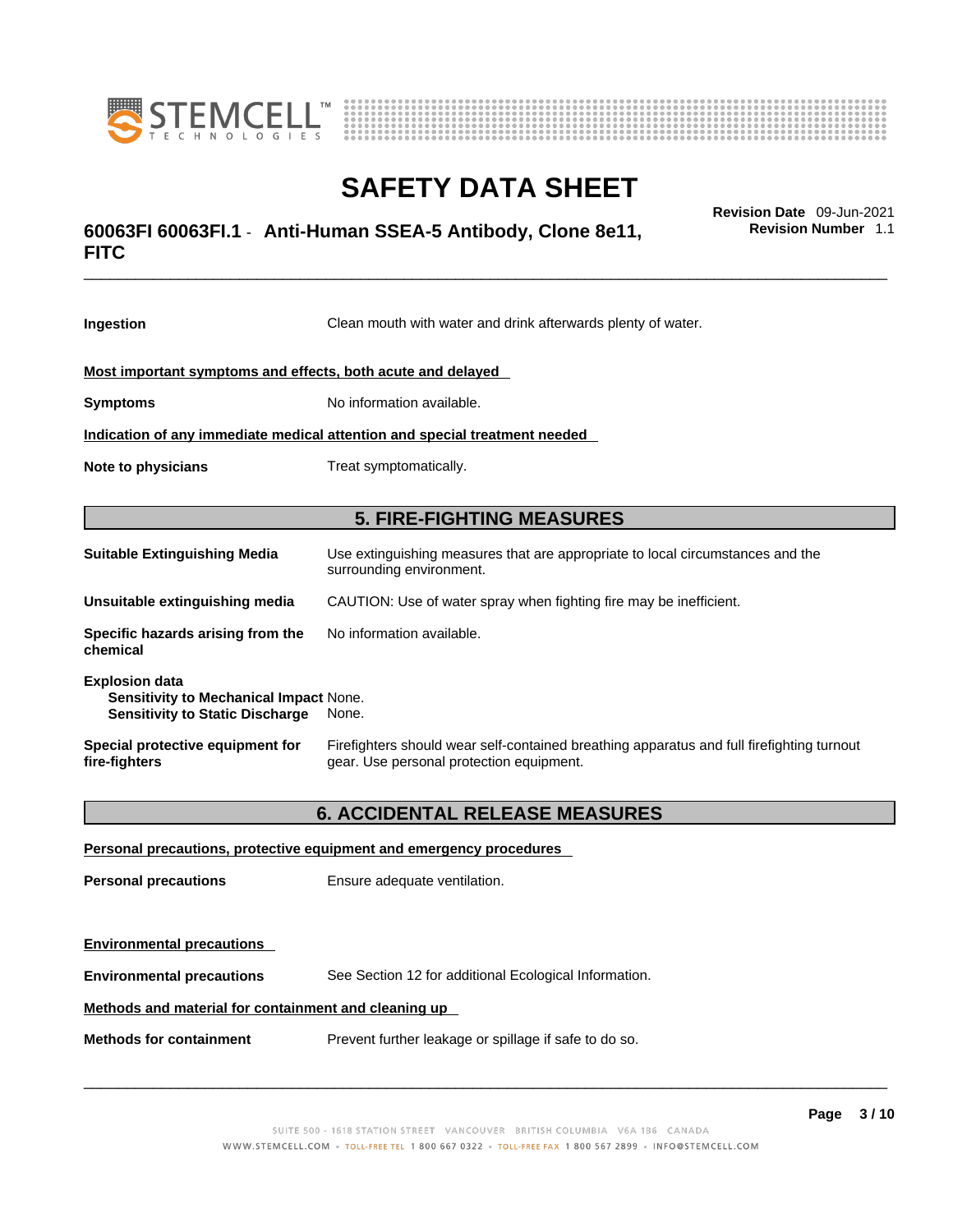



# \_\_\_\_\_\_\_\_\_\_\_\_\_\_\_\_\_\_\_\_\_\_\_\_\_\_\_\_\_\_\_\_\_\_\_\_\_\_\_\_\_\_\_\_\_\_\_\_\_\_\_\_\_\_\_\_\_\_\_\_\_\_\_\_\_\_\_\_\_\_\_\_\_\_\_\_\_\_\_\_\_\_\_\_\_\_\_\_\_\_\_\_\_ **Revision Date** 09-Jun-2021 **60063FI 60063FI.1** - **Anti-Human SSEA-5 Antibody, Clone 8e11, FITC**

**Revision Number** 1.1

| Methods for cleaning up                | Pick up and transfer to properly labeled containers.                                 |
|----------------------------------------|--------------------------------------------------------------------------------------|
| <b>Prevention of secondary hazards</b> | Clean contaminated objects and areas thoroughly observing environmental regulations. |

# **7. HANDLING AND STORAGE**

| <b>FIGURIOUS IOI SAIG HAHUIHIY</b>                           |                                                                                     |  |
|--------------------------------------------------------------|-------------------------------------------------------------------------------------|--|
| Advice on safe handling                                      | Handle in accordance with good industrial hygiene and safety practice.              |  |
| Conditions for safe storage, including any incompatibilities |                                                                                     |  |
| <b>Storage Conditions</b>                                    | Store in accordance with information listed on the Product Information Sheet (PIS). |  |

# **8. EXPOSURE CONTROLS/PERSONAL PROTECTION**

### **Control parameters**

**Precautions for safe handling**

**Exposure Limits** This product, as supplied, does not contain any hazardous materials with occupational exposure limits established by the region specific regulatory bodies.

### **Appropriate engineering controls**

| Showers              |  |
|----------------------|--|
| Eyewash stations     |  |
| Ventilation systems. |  |
|                      |  |

**Individual protection measures, such as personal protective equipment Eye/face protection** No special protective equipment required. **Skin and body protection** No special protective equipment required. **Respiratory protection** No protective equipment is needed under normal use conditions. If exposure limits are exceeded or irritation is experienced, ventilation and evacuation may be required. **General hygiene considerations** Handle in accordance with good industrial hygiene and safety practice.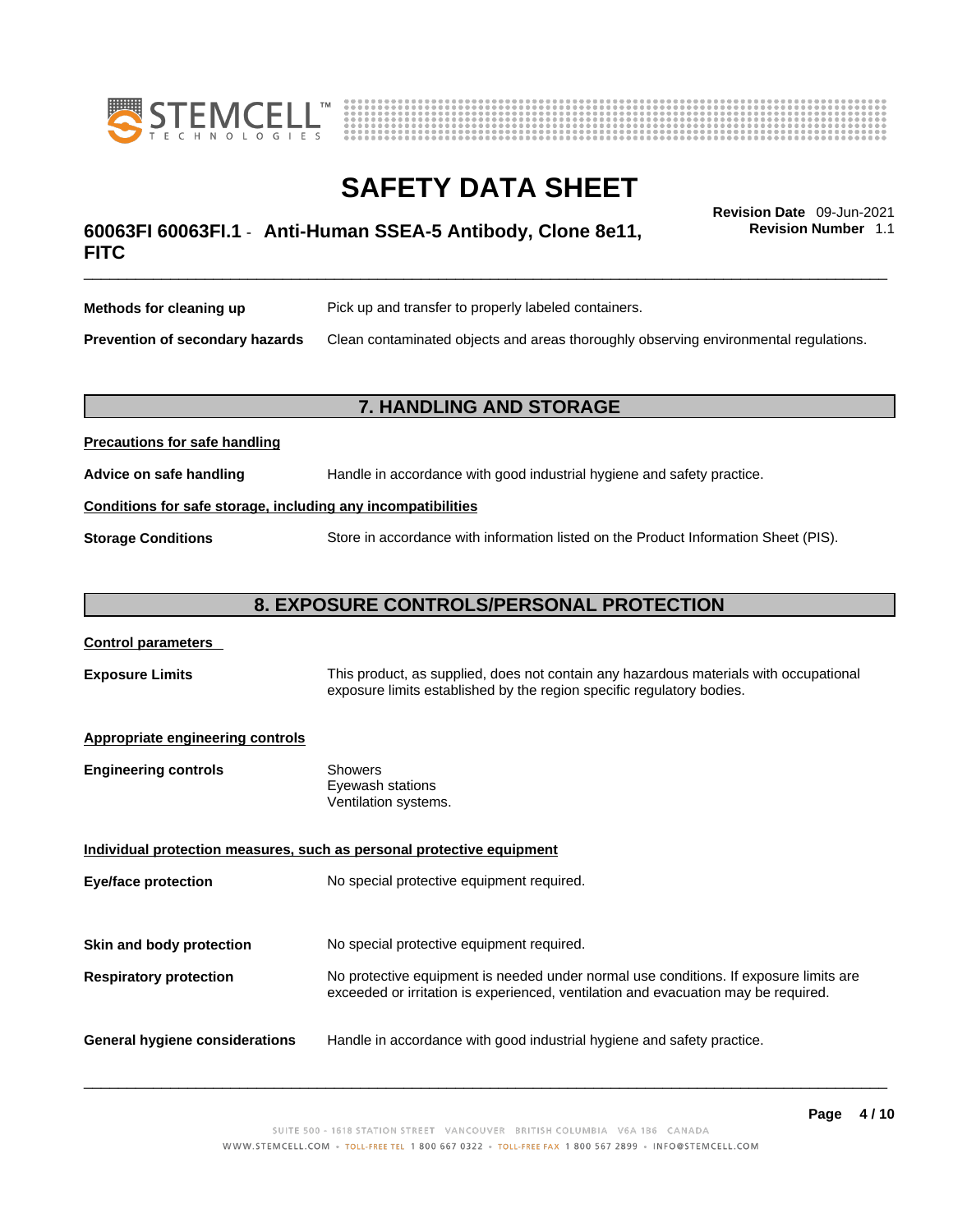



# \_\_\_\_\_\_\_\_\_\_\_\_\_\_\_\_\_\_\_\_\_\_\_\_\_\_\_\_\_\_\_\_\_\_\_\_\_\_\_\_\_\_\_\_\_\_\_\_\_\_\_\_\_\_\_\_\_\_\_\_\_\_\_\_\_\_\_\_\_\_\_\_\_\_\_\_\_\_\_\_\_\_\_\_\_\_\_\_\_\_\_\_\_ **Revision Date** 09-Jun-2021 **60063FI 60063FI.1** - **Anti-Human SSEA-5 Antibody, Clone 8e11, FITC**

**Revision Number** 1.1

### **9. PHYSICAL AND CHEMICAL PROPERTIES Information on basic physical and chemical properties Physical state** Liquid **Appearance** Clear<br> **Color** No int **Color Color Color Color Color Color Color No** data available **Odor Odor No data available**<br> **Odor threshold No data available No data available Explosive properties** No data available **Oxidizing properties** No information available **Other Information Softening point** No information available **Molecular weight** No information available **Molecular formula** No information available<br>**VOC Content (%)** No information available **VOC Content (%) Liquid Density** No information available **Bulk density No information available 10. STABILITY AND REACTIVITY Reactivity No information available. Property CONSCRUTE IN THE VALUES REMARKS • Method pH** No data available None known **Melting point / freezing point Boiling point / boiling range Modata available None known Flash point Communist Communist Communist Communist Communist Communist Communist Communist Communist Communist Communist Communist Communist Communist Communist Communist Communist Communist Communist Communist Communi Evaporation rate Configure 1 Accord None Configure 1 Accord None known**<br> **Elammability (solid. gas)** No data available **None known** None known **Flammability (solid, gas)** No data available None known **Flammability Limit in Air None known None known Upper flammability limit:** No data available **Lower flammability limit:** No data available **Vapor pressure No data available None known Vapor density Notata available None known Relative density No data available None known Water solubility No data available Mone known**<br> **Solubility in other solvents** No data available None known None known **Solubility in other solvents** No data available **None known**<br> **Partition coefficient** No data available **None known**<br>
None known **Partition coefficient**<br>**Autoignition temperature** No data available **Autoignition temperature No data available None known**<br> **Decomposition temperature** No data available **None known**<br>
None known **Decomposition temperature** No data available None known<br> **Kinematic viscosity** No data available None known **Kinematic viscosity** No data available<br> **Dynamic viscosity** No data available **Dynamic viscosity** None known

**Chemical stability** Stable under normal conditions.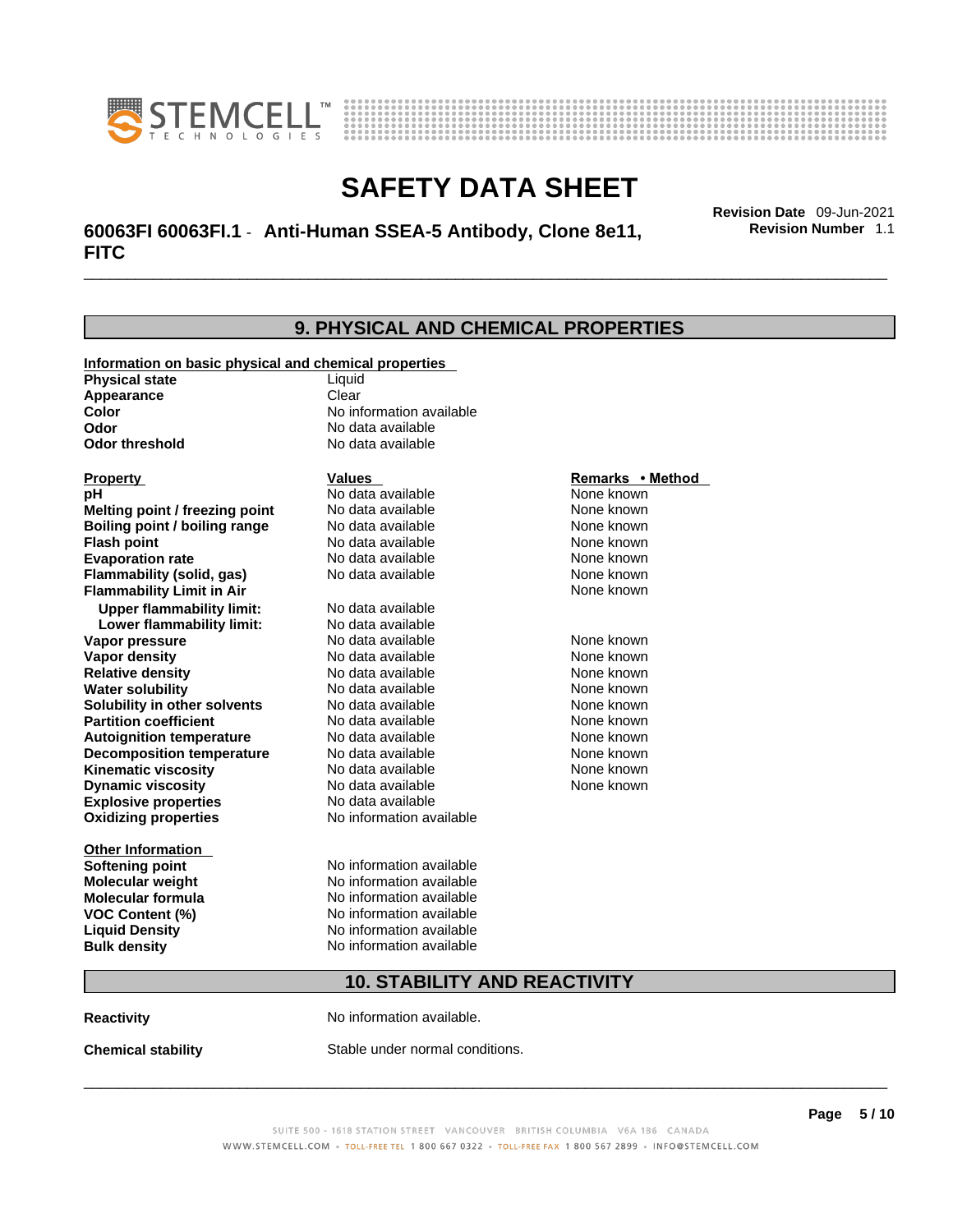



# \_\_\_\_\_\_\_\_\_\_\_\_\_\_\_\_\_\_\_\_\_\_\_\_\_\_\_\_\_\_\_\_\_\_\_\_\_\_\_\_\_\_\_\_\_\_\_\_\_\_\_\_\_\_\_\_\_\_\_\_\_\_\_\_\_\_\_\_\_\_\_\_\_\_\_\_\_\_\_\_\_\_\_\_\_\_\_\_\_\_\_\_\_ **Revision Date** 09-Jun-2021 **60063FI 60063FI.1** - **Anti-Human SSEA-5 Antibody, Clone 8e11, FITC**

**Revision Number** 1.1

| <b>Possibility of hazardous reactions</b> None under normal processing.    |                                           |
|----------------------------------------------------------------------------|-------------------------------------------|
| <b>Conditions to avoid</b>                                                 | None known based on information supplied. |
| Incompatible materials                                                     | None known based on information supplied. |
| Hazardous decomposition products None known based on information supplied. |                                           |

# **11. TOXICOLOGICAL INFORMATION**

### **Information on likely routes of exposure**

### **Product Information**

| <b>Inhalation</b>                                                            | Specific test data for the substance or mixture is not available. |  |
|------------------------------------------------------------------------------|-------------------------------------------------------------------|--|
| Eye contact                                                                  | Specific test data for the substance or mixture is not available. |  |
| <b>Skin contact</b>                                                          | Specific test data for the substance or mixture is not available. |  |
| Ingestion                                                                    | Specific test data for the substance or mixture is not available. |  |
| Symptoms related to the physical, chemical and toxicological characteristics |                                                                   |  |

**Symptoms** No information available.

**Numerical measures of toxicity**

**Acute toxicity**

**Unknown acute toxicity** 0 % of the mixture consists of ingredient(s) of unknown toxicity

0 % of the mixture consists of ingredient(s) of unknown acute oral toxicity

0 % of the mixture consists of ingredient(s) of unknown acute dermal toxicity

0 % of the mixture consists of ingredient(s) of unknown acute inhalation toxicity (gas)

0 % of the mixture consists of ingredient(s) of unknown acute inhalation toxicity (vapor)

0 % of the mixture consists of ingredient(s) of unknown acute inhalation toxicity (dust/mist) Product Information

### **Delayed and immediate effects as well as chronic effects from short and long-term exposure**

| <b>Skin corrosior</b><br>ion/irritation | `available.<br>No inforn<br>nation |
|-----------------------------------------|------------------------------------|
| Produc<br><b>Information</b>            |                                    |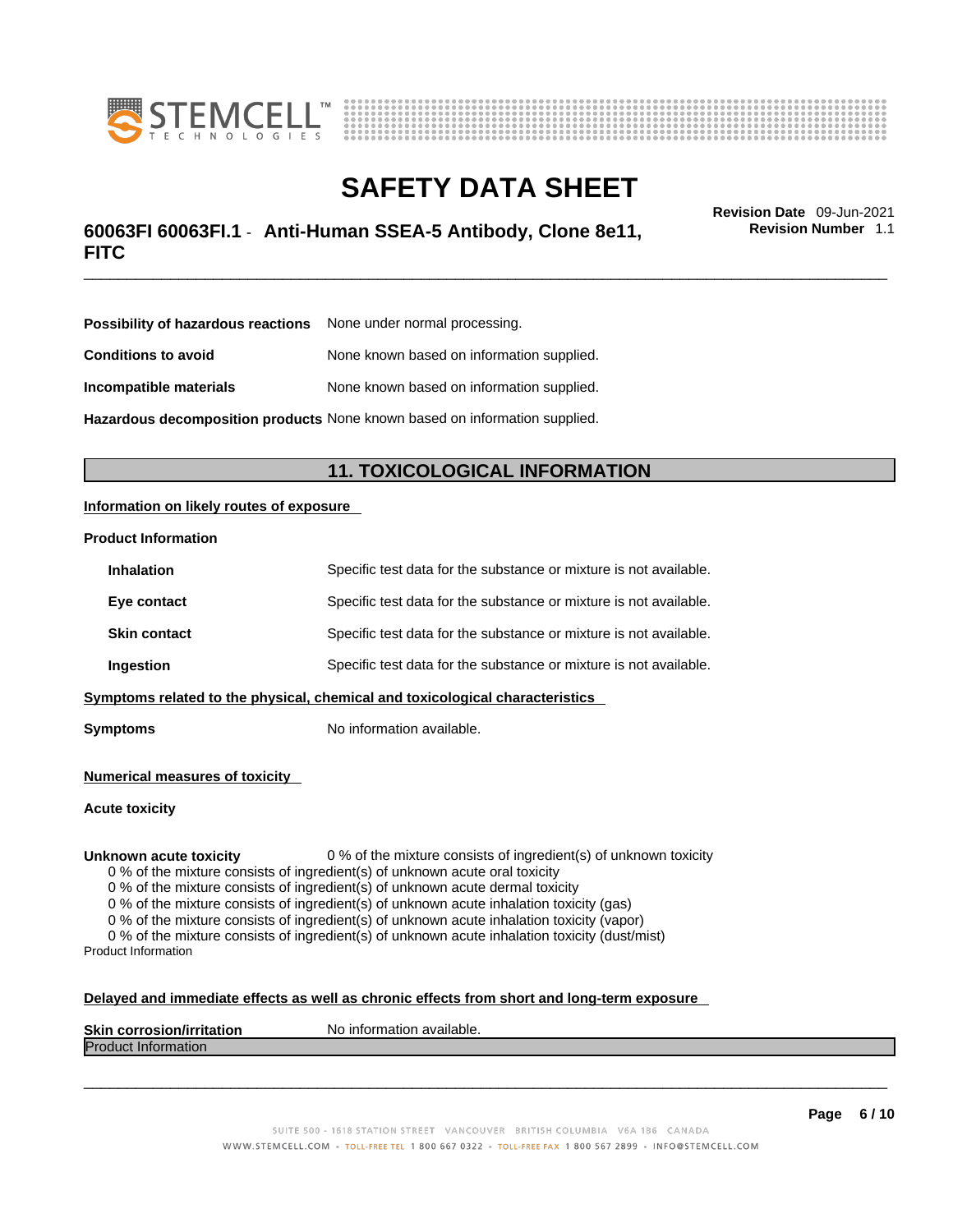

**Ecotoxicity** 



# **SAFETY DATA SHEET**

# \_\_\_\_\_\_\_\_\_\_\_\_\_\_\_\_\_\_\_\_\_\_\_\_\_\_\_\_\_\_\_\_\_\_\_\_\_\_\_\_\_\_\_\_\_\_\_\_\_\_\_\_\_\_\_\_\_\_\_\_\_\_\_\_\_\_\_\_\_\_\_\_\_\_\_\_\_\_\_\_\_\_\_\_\_\_\_\_\_\_\_\_\_ **Revision Date** 09-Jun-2021 **60063FI 60063FI.1** - **Anti-Human SSEA-5 Antibody, Clone 8e11, FITC**

**Revision Number** 1.1

| Serious eye damage/eye irritation        | No information available.  |  |
|------------------------------------------|----------------------------|--|
| <b>Product Information</b>               |                            |  |
| <b>Respiratory or skin sensitization</b> | No information available.  |  |
| <b>Product Information</b>               |                            |  |
| Germ cell mutagenicity                   | No information available.  |  |
| <b>Product Information</b>               |                            |  |
| Carcinogenicity                          | No information available.  |  |
| <b>Reproductive toxicity</b>             | No information available.  |  |
|                                          | <b>Product Information</b> |  |
| <b>STOT - single exposure</b>            | No information available.  |  |
| <b>Product Information</b>               |                            |  |
| <b>STOT - repeated exposure</b>          | No information available.  |  |
| <b>Product Information</b>               |                            |  |
| <b>Aspiration hazard</b>                 | No information available.  |  |

# **12. ECOLOGICAL INFORMATION**

| ECOLOXICITY                          |                                    |  |
|--------------------------------------|------------------------------------|--|
| <b>Product Information</b>           |                                    |  |
| <b>Persistence and degradability</b> | No information available.          |  |
| <b>Bioaccumulation</b>               | There is no data for this product. |  |
|                                      |                                    |  |
| Other adverse effects                | No information available.          |  |

# **13. DISPOSAL CONSIDERATIONS**

| Waste treatment methods                |                                                                                                                    |
|----------------------------------------|--------------------------------------------------------------------------------------------------------------------|
| Waste from residues/unused<br>products | Dispose of in accordance with local regulations. Dispose of waste in accordance with<br>environmental legislation. |
| <b>Contaminated packaging</b>          | Do not reuse empty containers.                                                                                     |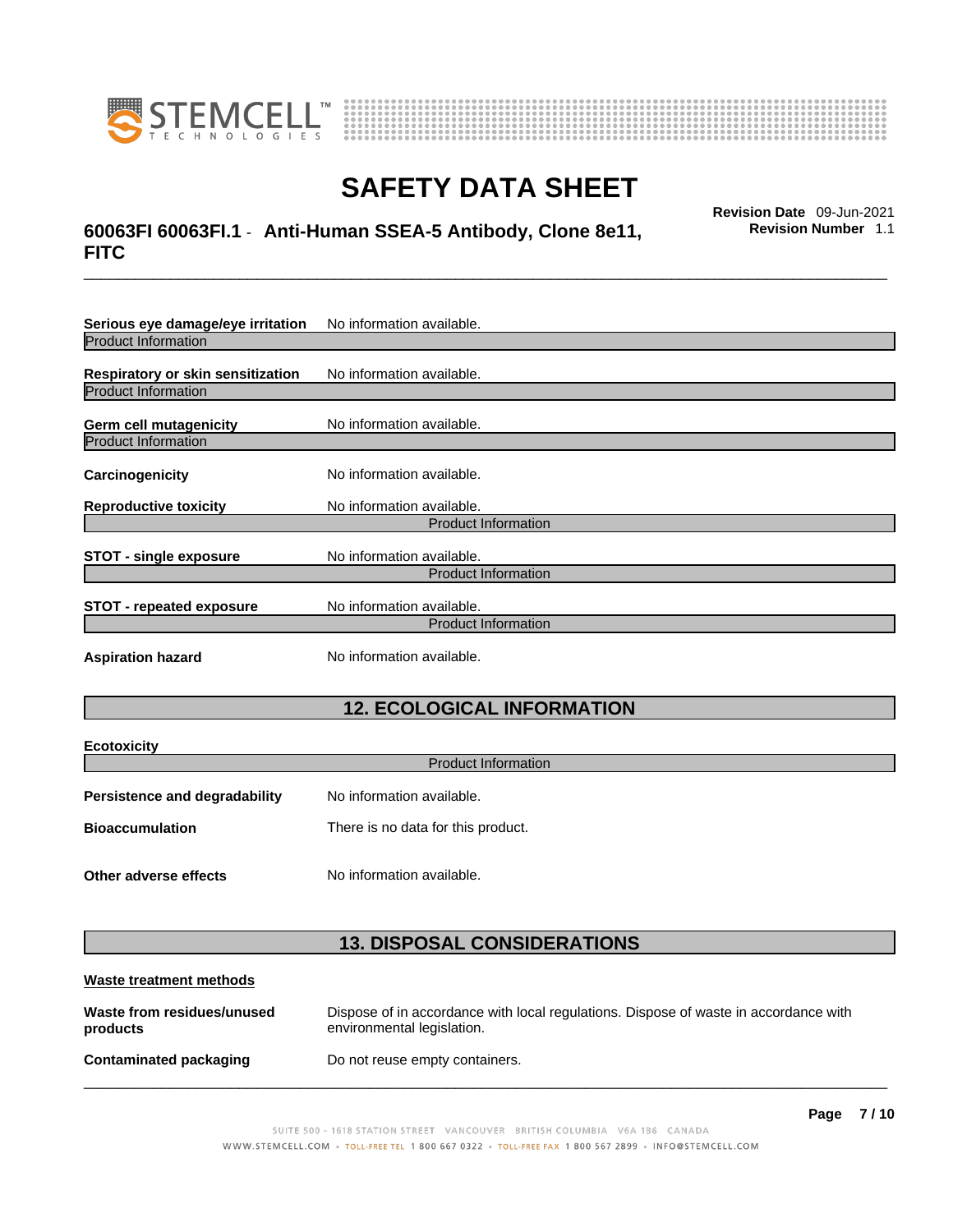



# \_\_\_\_\_\_\_\_\_\_\_\_\_\_\_\_\_\_\_\_\_\_\_\_\_\_\_\_\_\_\_\_\_\_\_\_\_\_\_\_\_\_\_\_\_\_\_\_\_\_\_\_\_\_\_\_\_\_\_\_\_\_\_\_\_\_\_\_\_\_\_\_\_\_\_\_\_\_\_\_\_\_\_\_\_\_\_\_\_\_\_\_\_ **Revision Date** 09-Jun-2021 **60063FI 60063FI.1** - **Anti-Human SSEA-5 Antibody, Clone 8e11, FITC**

**US EPA Waste Number** P105

### **14. TRANSPORT INFORMATION**

| <b>DOT</b>  | Not regulated |
|-------------|---------------|
| <b>TDG</b>  | Not regulated |
| MEX         | Not regulated |
| ICAO (air)  | Not regulated |
| <b>IATA</b> | Not regulated |
| <b>IMDG</b> | Not regulated |
| RID         | Not regulated |
| ADR         | Not regulated |
| ADN         | Not regulated |

# **15. REGULATORY INFORMATION**

| <b>International Inventories</b> |                 |
|----------------------------------|-----------------|
| <b>TSCA</b>                      | Complies        |
| <b>DSL/NDSL</b>                  | Complies        |
| <b>EINECS/ELINCS</b>             | Complies        |
| <b>ENCS</b>                      | Does not comply |
| <b>IECSC</b>                     | Complies        |
| <b>KECL</b>                      | Complies        |
| <b>PICCS</b>                     | Complies        |
| <b>AICS</b>                      | Complies        |

 **Legend:** 

 **TSCA** - United States Toxic Substances Control Act Section 8(b) Inventory  **DSL/NDSL** - Canadian Domestic Substances List/Non-Domestic Substances List  **EINECS/ELINCS** - European Inventory of Existing Chemical Substances/European List of Notified Chemical Substances  **ENCS** - Japan Existing and New Chemical Substances  **IECSC** - China Inventory of Existing Chemical Substances

 **KECL** - Korean Existing and Evaluated Chemical Substances

 $\_$  ,  $\_$  ,  $\_$  ,  $\_$  ,  $\_$  ,  $\_$  ,  $\_$  ,  $\_$  ,  $\_$  ,  $\_$  ,  $\_$  ,  $\_$  ,  $\_$  ,  $\_$  ,  $\_$  ,  $\_$  ,  $\_$  ,  $\_$  ,  $\_$  ,  $\_$  ,  $\_$  ,  $\_$  ,  $\_$  ,  $\_$  ,  $\_$  ,  $\_$  ,  $\_$  ,  $\_$  ,  $\_$  ,  $\_$  ,  $\_$  ,  $\_$  ,  $\_$  ,  $\_$  ,  $\_$  ,  $\_$  ,  $\_$  ,

**Page 8 / 10**

**Revision Number** 1.1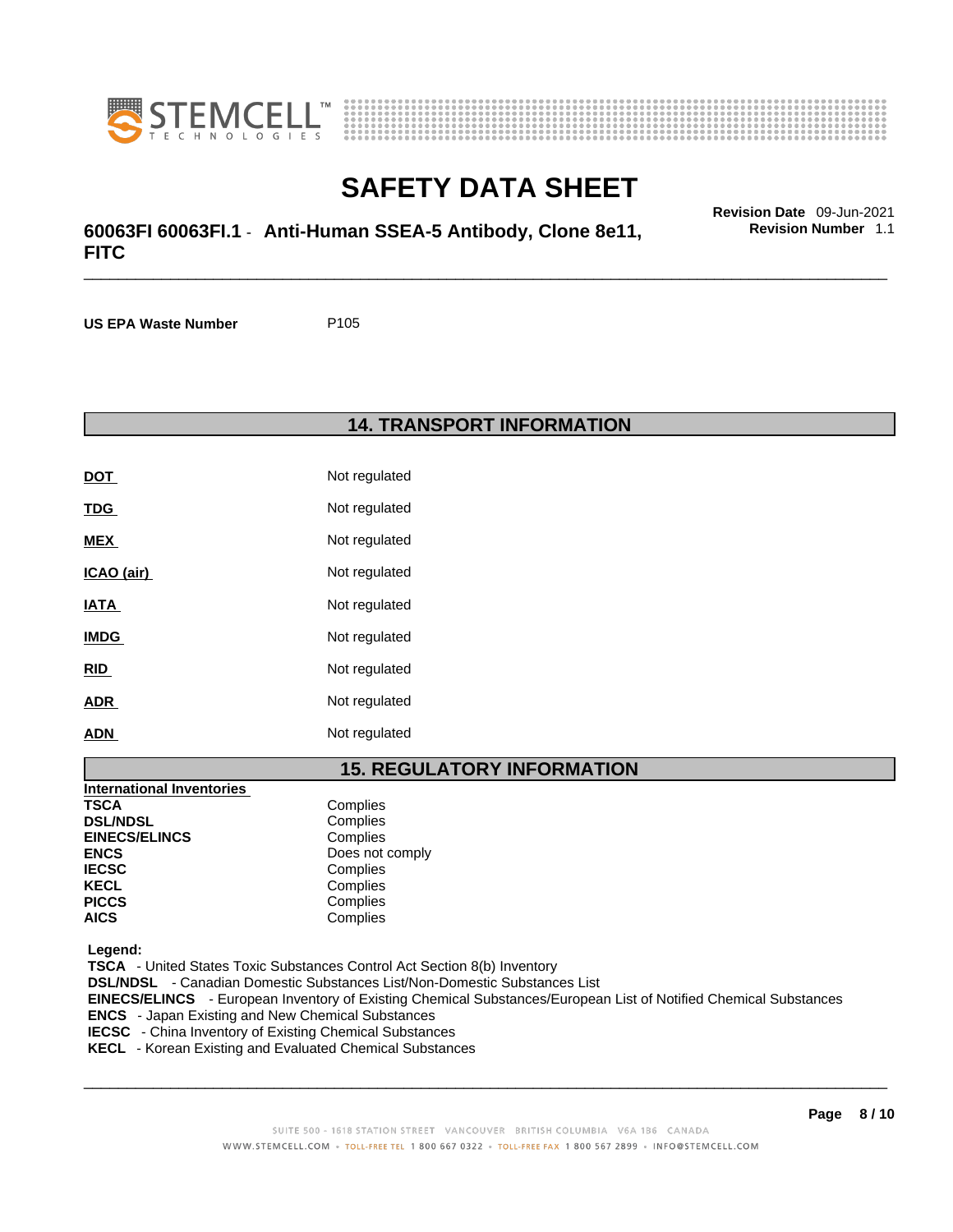



# \_\_\_\_\_\_\_\_\_\_\_\_\_\_\_\_\_\_\_\_\_\_\_\_\_\_\_\_\_\_\_\_\_\_\_\_\_\_\_\_\_\_\_\_\_\_\_\_\_\_\_\_\_\_\_\_\_\_\_\_\_\_\_\_\_\_\_\_\_\_\_\_\_\_\_\_\_\_\_\_\_\_\_\_\_\_\_\_\_\_\_\_\_ **Revision Date** 09-Jun-2021 **60063FI 60063FI.1** - **Anti-Human SSEA-5 Antibody, Clone 8e11, FITC**

**Revision Number** 1.1

 **PICCS** - Philippines Inventory of Chemicals and Chemical Substances  **AICS** - Australian Inventory of Chemical Substances

### **US Federal Regulations**

### **SARA 313**

Section 313 of Title III of the Superfund Amendments and Reauthorization Act of 1986 (SARA). This product does not contain any chemicals which are subject to the reporting requirements of the Act and Title 40 of the Code of Federal Regulations, Part 372.

| SARA 311/312 Hazard Categories    |    |  |
|-----------------------------------|----|--|
| Acute health hazard               | N٥ |  |
| <b>Chronic Health Hazard</b>      | No |  |
| <b>Fire hazard</b>                | No |  |
| Sudden release of pressure hazard | No |  |
| <b>Reactive Hazard</b>            | No |  |

### **CWA (Clean WaterAct)**

This product does not contain any substances regulated as pollutants pursuant to the Clean Water Act (40 CFR 122.21 and 40 CFR 122.42).

### **CERCLA**

This material, as supplied, does not contain any substances regulated as hazardous substances under the Comprehensive Environmental Response Compensation and Liability Act (CERCLA) (40 CFR 302) or the Superfund Amendments and Reauthorization Act (SARA) (40 CFR 355). There may be specific reporting requirements at the local, regional, or state level pertaining to releases of this material.

### **US State Regulations**

### **California Proposition 65**

This product does not contain any Proposition 65 chemicals.

### **U.S. State Right-to-Know Regulations**

### **US State Regulations**

| Chemical name            | New Jersey | <b>Massachusetts</b> | Pennsylvania |
|--------------------------|------------|----------------------|--------------|
| Water                    |            |                      |              |
| 7732-18-5                |            |                      |              |
| Sodium Phosphate Dibasic |            |                      |              |
| 7558-79-4                |            |                      |              |
| Sodium Azide             |            |                      |              |
| 26628-22-8               |            |                      |              |